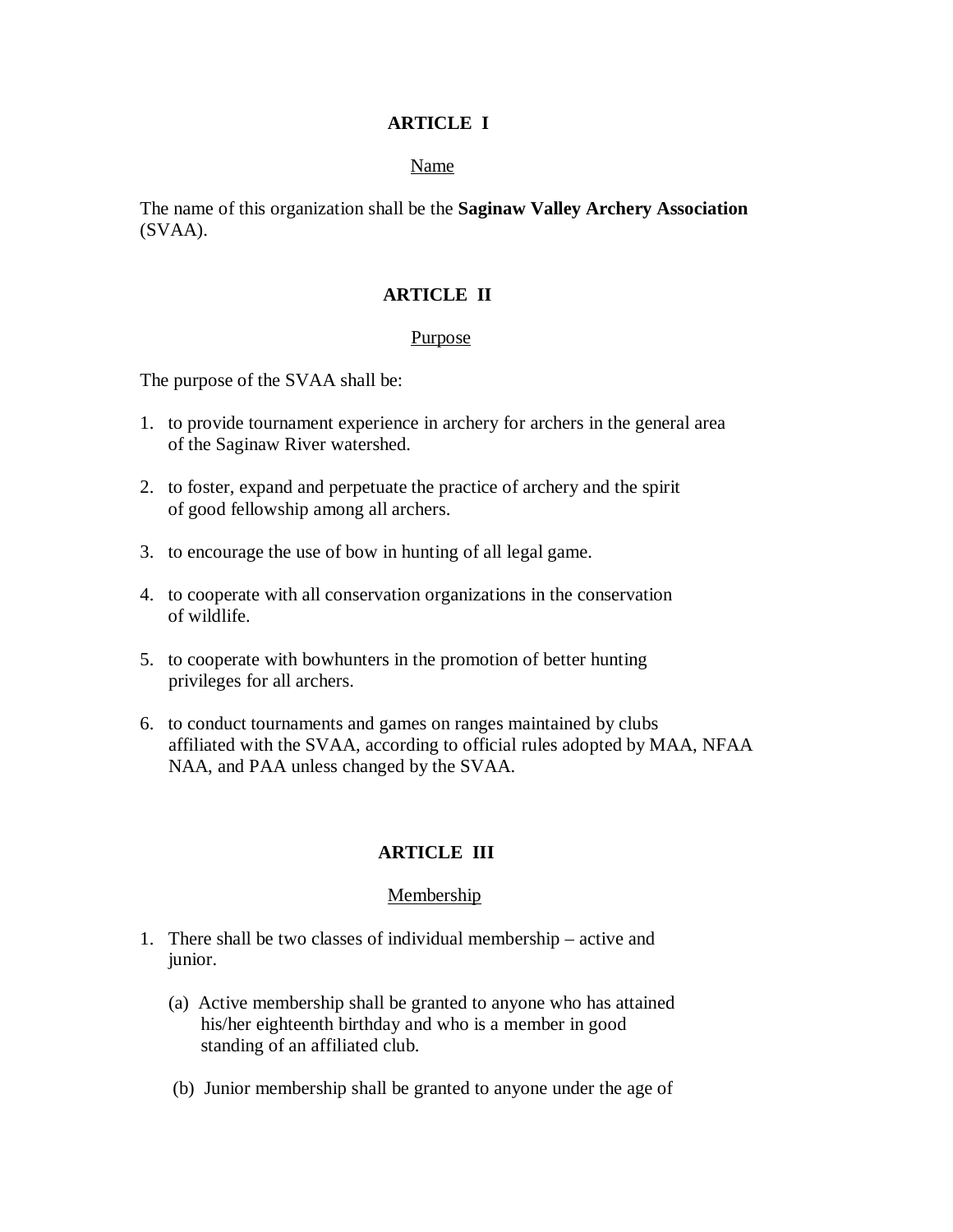eighteen provided that he/she is a member in good standing of an affiliated club.

- 2. Club affiliation any genuine archery club with duly elected officers located in the state of Michigan may affiliate with the SVAA upon approval by the SVAA Board of Directors and application and payment of such fees and dues as may be set by the Board of Directors. Paid up members of such affiliated clubs shall automatically become members of the Saginaw Valley Archery Association.
- 3. The Board of Directors of this Association is empowered to suspend or expel any member or affiliated club for conduct detrimental to the objectives or purpose of the Saginaw Valley Archery Association.

# **ARTICLE IV**

## Board of Directors

- 1. The Board of Directors shall consist of the President, Vice President, Secretary-Treasurer, Field Captain and one authorized member representative from each affiliated club and the two representatives to the Michigan Archery Association.
- 2. The Board of Directors shall control and manage the activities, policies, and property of the Association.
- 3. At any meeting of the board, two thirds of the members of the board shall constitute a quorum.
- 4. Vacancy of the office of president shall be filled by the Vice President and any other through appointment by the Board of Directors.
- 5. The Board of Directors shall meet at least once a year preferably during the month of December. The board shall also convene upon call by the president or upon written request to the president by a majority of the members of the Board.
- 6. The SVAA representatives to the MAA shall be elected for two year terms at the annual meeting of the Board of Directors.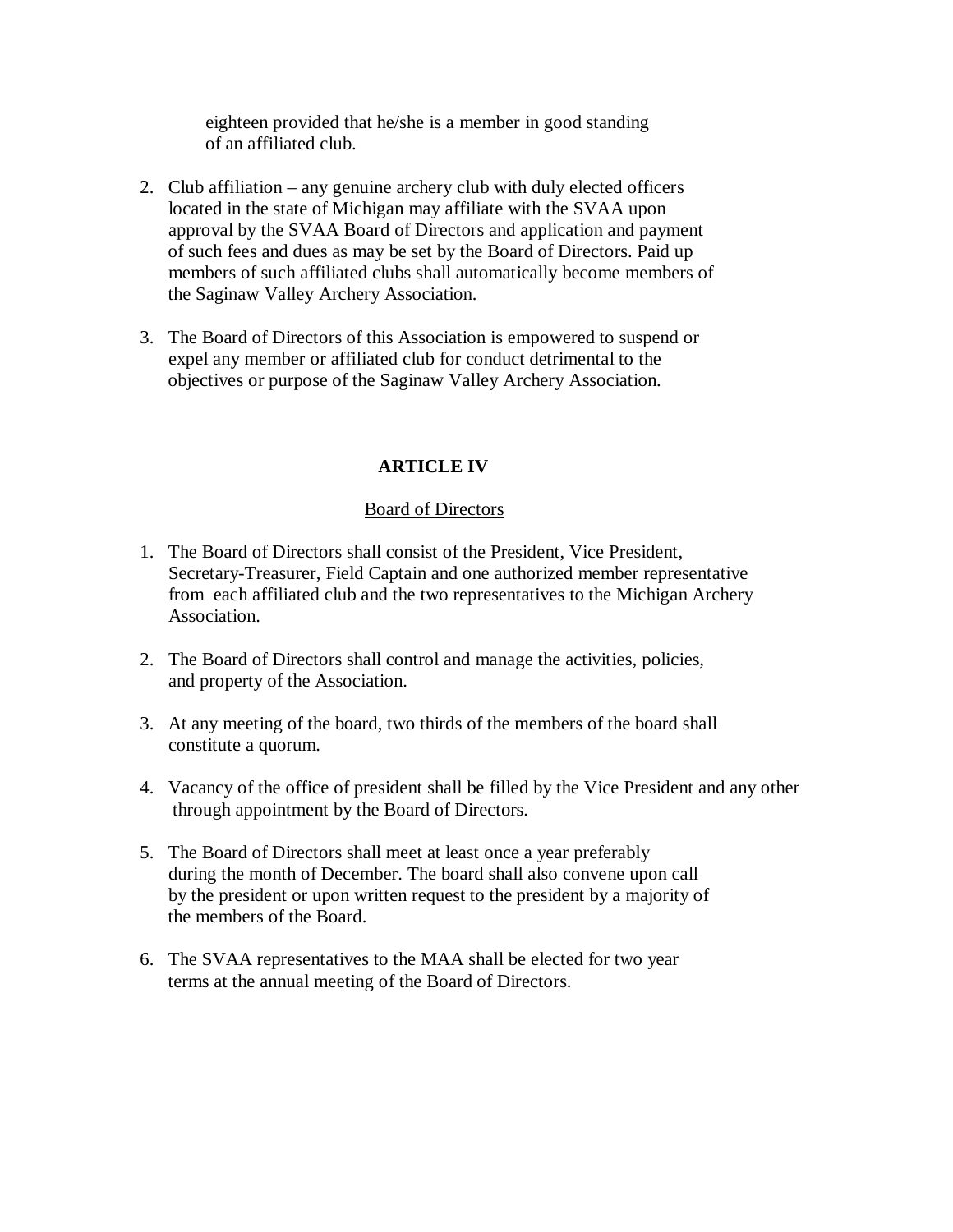### **ARTICLE V**

#### Officers and their duties

- 1. The officers of this Association shall comprise of a President, Vice President, Secretary-Treasurer and Field Captain, and the two representatives to the Michigan Archers Association.
- 2. The President shall preside over all meetings of the Association and/or its Board of Directors, appoint all committees and shall in general perform the duties incident to his office.
- 3. The Vice President shall perform the duties of the President if he is unable to act.
- 4. The Secretary-Treasurer shall:
	- (a) Keep all records of the Association, serve all notices of meetings, conduct all correspondences, present a written report of the annual meeting, and in general perform all duties of a secretary.
	- (b) Send advance notice of all tournaments of the Association and subsequently prepare and forward to all contestants a written report of each tournament.
	- (c) Prepare and submit to each affiliated club an annual annual report of the Association activities.
	- (d) Shall receive all monies of the Association, keep accurate records of the receipts and disbursements and submit written statement of the financial activities at the annual meeting of the Association. In general the duties shall be those of a treasurer,
	- (e) The Treasurer shall serve dues notices to all clubs prior to the annual meeting.
	- (f) Be empowered to call a special meeting of the Board of Directors, in the absence of the President and Vice President.
- 5. The Field Captain
	- (a) The Secretary-Treasurer shall delegate his tournament operation responsibilities to the Field Captain. (Qualifications of Field Captain are subject to approval of the Board of Directors) Tournament operations responsibilities are defined as: call the archers together for competition,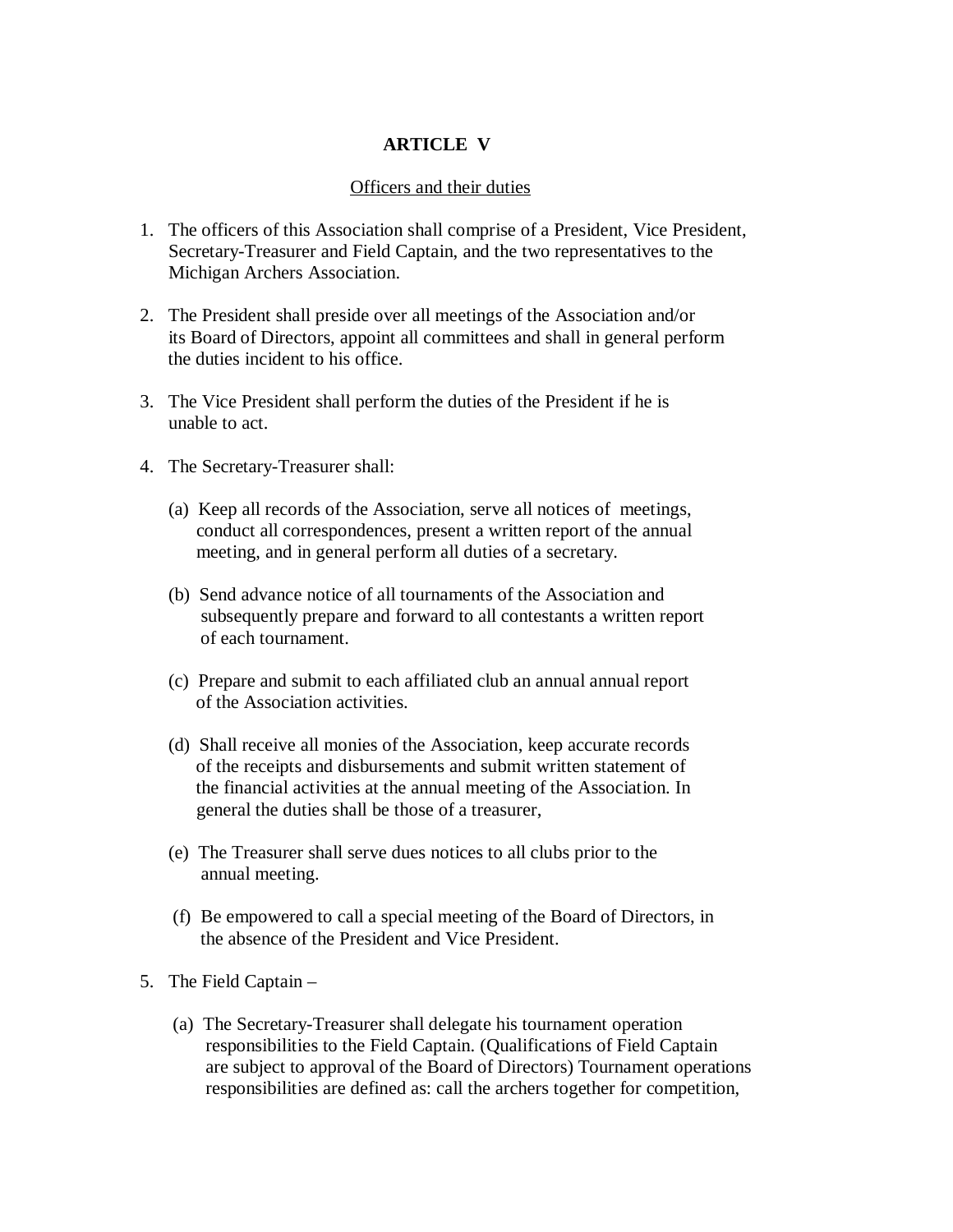assign targets, explain regulations, supervise all competition, and enforce the rules of tournaments in which the decision rendered shall be final.

 (b) The Field Captain must assume final responsibility for the arrangement and management of all details of a tournament subject to the guidance and approval of the Board of Directors.

## **ARTICLE VI**

### **Election and Term of Office**

- 1. At the annual meeting of the Association the membership delegates shall elect a President and Vice President. The term of office shall be one year and will take effect at the time of election.
- 2. Prior to the annual meeting of the Board of Directors the President shall a nominating committee. This nominating committee shall select a slate of officers for the coming annual election. This slate shall be presented to the delegates at the annual meeting, and it is understood that nominations from the floor shall be included along with nominees by the nomination committee.
- 3. The Vice President shall automatically be considered as a nominee for President the following year along with other nominations.
- 4. Board members representing affiliated clubs shall be elected to the Board by the clubs they represent. The method of election shall be determined by the affiliated club. Term of office for such Board member shall be for one year, and shall take effect at the annual meeting of this Association.
- 5. The term of office for Michigan Archers Association representative shall be two years. One MAA representative shall be elected at each annual Board meeting.

## **ARTICLE VII**

### Appointment of Secretary-Treasurer and Field Captain

1. The office of Secretary-Treasurer and Field Captain shall be filled by appointment by the President subject to the approval of the Board of Directors.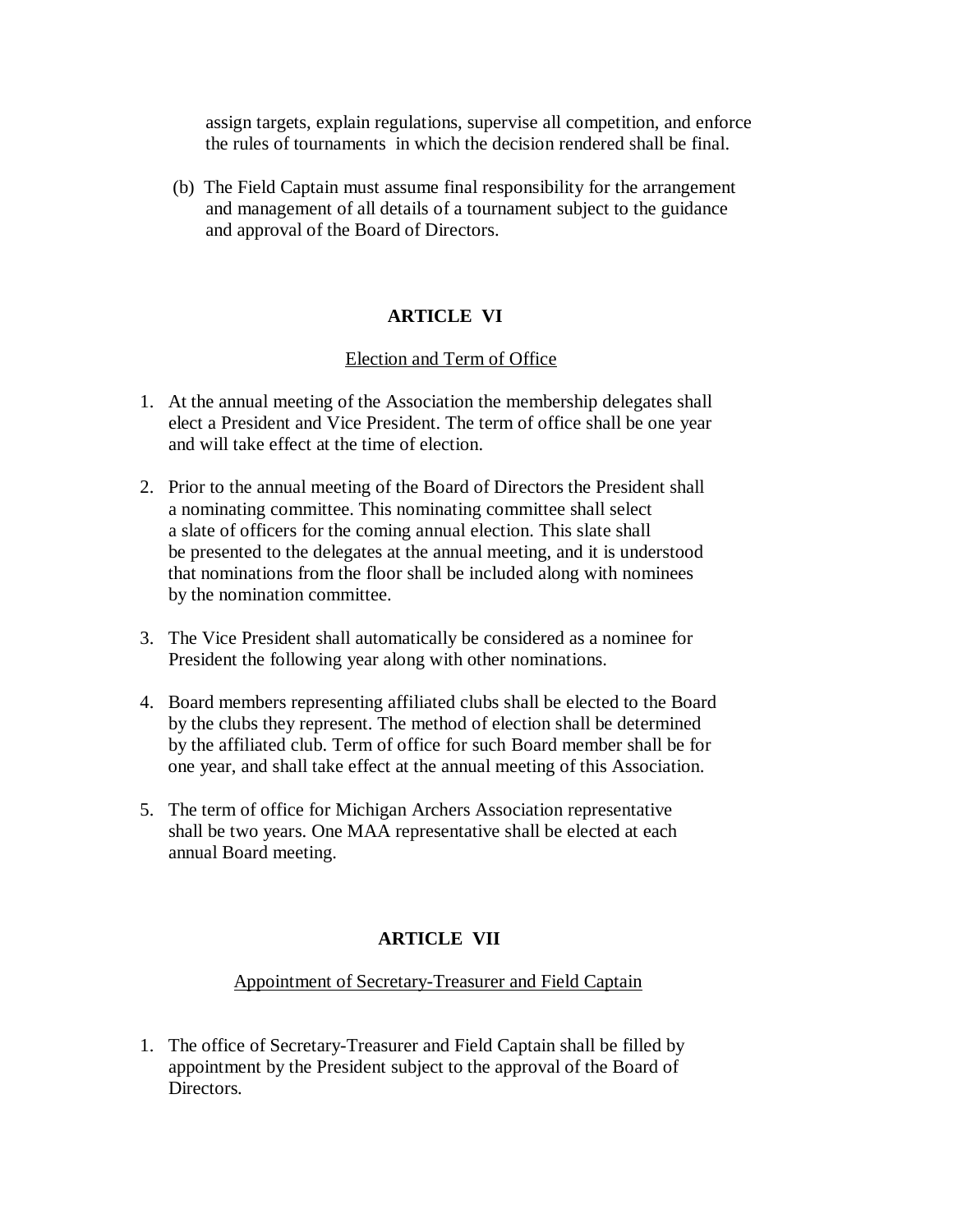2. The Secretary-Treasurer and Field Captain's term of office shall be determined by the Board of Directors, at least once each year at the annual meeting of the Board of Directors.

## **ARTICLE VIII**

#### Meetings

- 1. The annual meeting of this Association shall be held preferably during the month of December.
- 2. In addition to the annual meeting of this Association the club delegates may also be convened upon call by the Board of Directors or upon written request to the President by a majority of the club delegates.
- 3. Sixty days prior to the annual Board of Directors meeting of this Association, clubs affiliated with this Association should submit to The secretary of this Association, written statements outlining proposals The clubs desire to present to the Board of Directors for action. The Secretary of this Association shall send copies of the submitted proposals To the secretaries of all clubs affiliated with Saginaw Valley Archery Association no later than 30 days prior to the annual meeting.
- 4. The agenda of the annual meeting of the Board of Directors shall be restricted to the following:
	- (a) Roll call of affiliated clubs
	- (b) Minutes of previous meeting
	- (c) Treasurers report
	- (d) Committee reports
	- (e) Old Business
	- (f) New Business
	- (g) Consideration of proposals submitted by affiliated clubs
	- (h) Selection of date, site, and arrangements for the annual meeting of this Association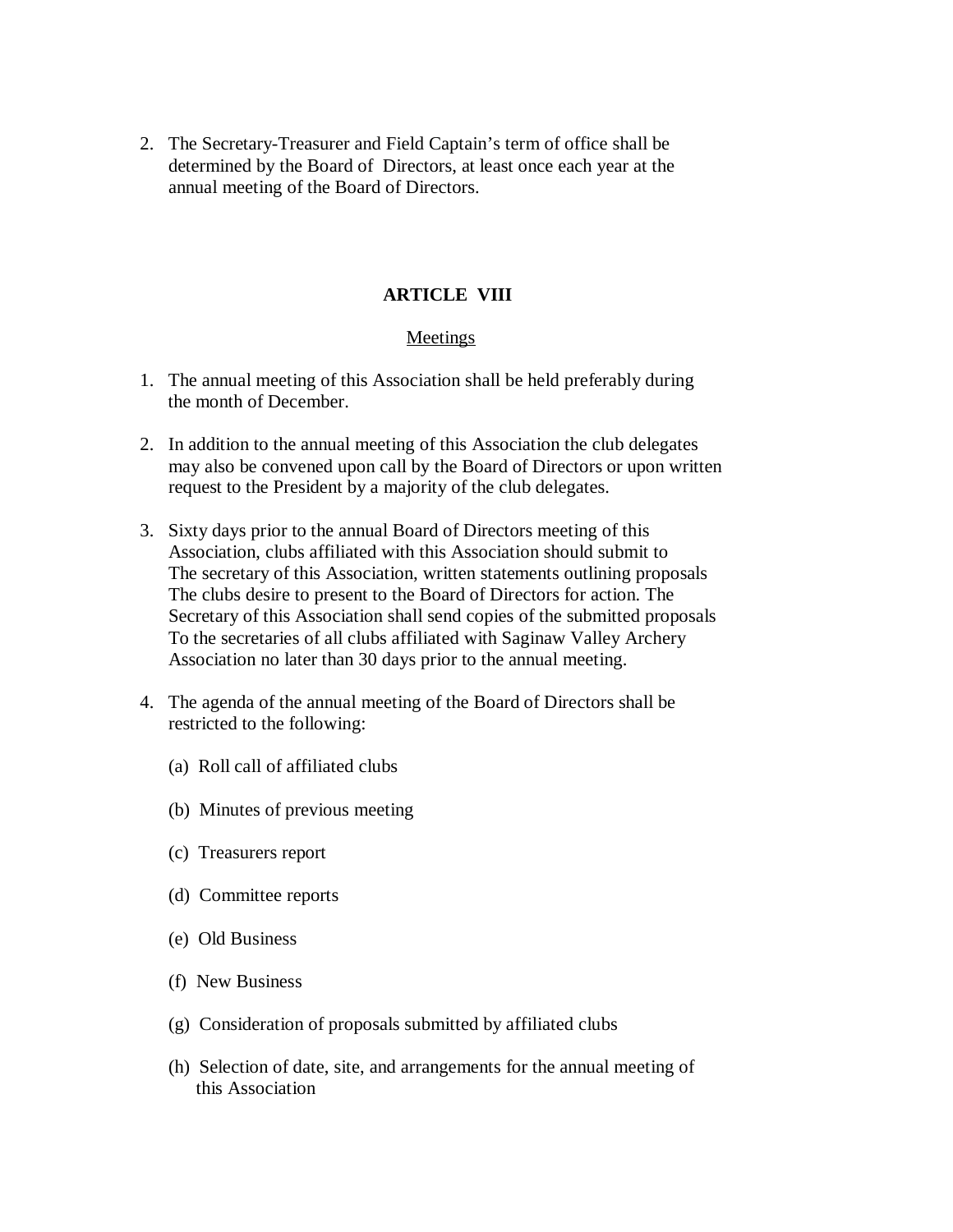- (i) Selection of dates, sites and arrangements for the coming tournament season.
- (j) Election of the Michigan Archers Association representative
- (k) Election of officers
- (l) Adjournment

### **ARTICLE IX**

#### Fiscal year

1. The fiscal year of the Association shall be December 1 to November 30.

## **ARTICLE X**

#### Voting by Mail

1. Matters that may come before the Association at any time may be submitted to the Board of Directors for a vote by mail. A question so submitted shall be decided by the majority of votes which have been receives by the Secretary- Treasurer three weeks after he/she has mailed the ballots to the members of the Board of Directors.

#### **ARTICLE XI**

#### Fees and Dues

- 1. Club affiliation fees shall be fixed by the Board of Directors.
- 2. Tournament fees shall be established by the Board of Directors.